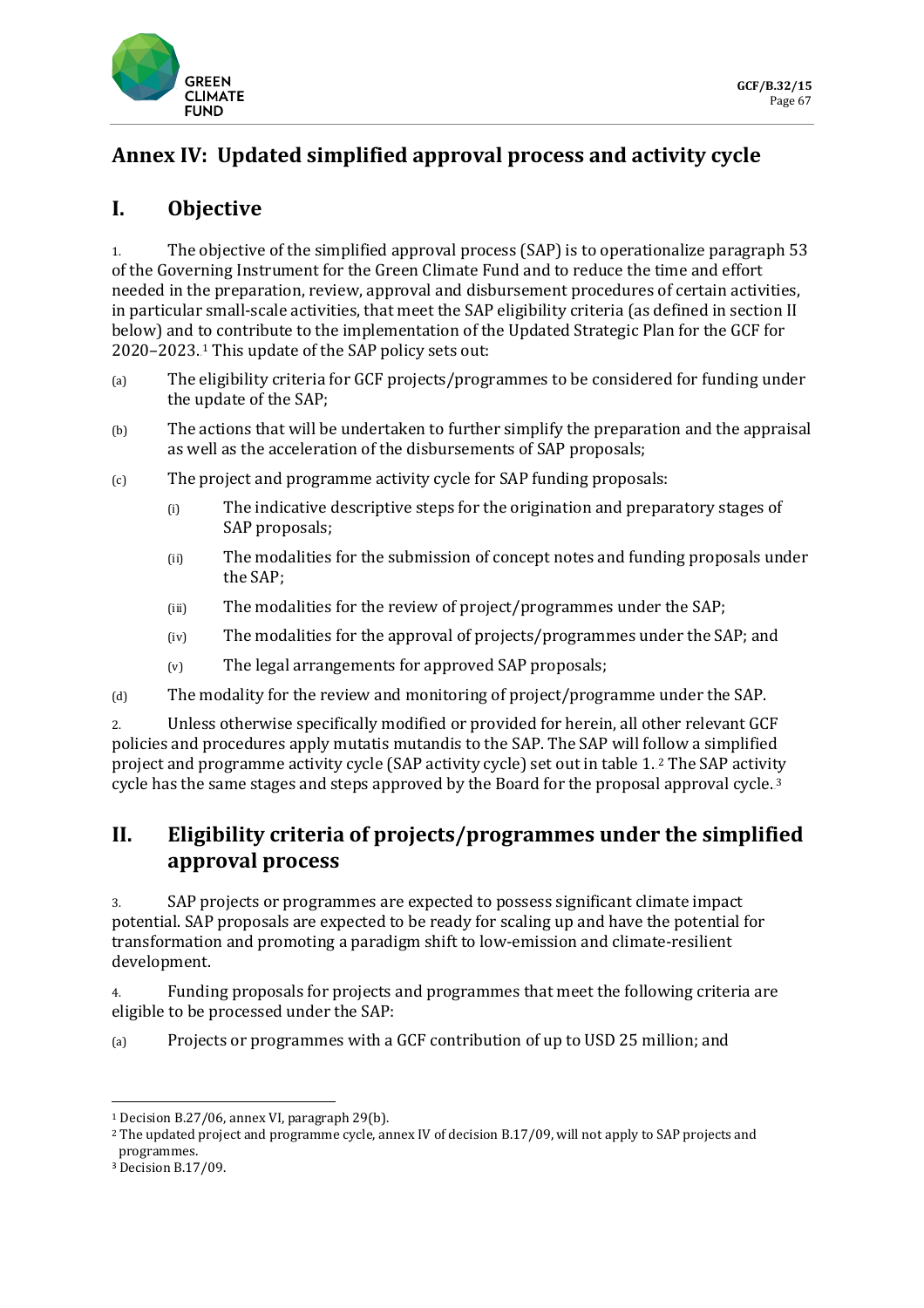

(b) Projects or programmes whose potential adverse environmental and/or social risks and/or impacts are classified as minimal to none, as described in the GCF Revised  ${\tt Environment}$  and Social Policy.  $^4$  $^4$ 

5. As agreed in Board decision B.18/06, activities under the SAP modality are project and context specific, and will be assessed on a case-by case basis, and include, among others:

- (i) Capacity development, planning support, institutional development, advisory services, communication and outreach, household-level facilities and production within an already built-up area and with no additional footprint (basic postharvest processing, rainwater harvesting, pico- to micro-scale renewable energy, retrofit renewable energy systems and energy efficiency and conservation, agroforestry and small-scale climate resilient agriculture);
- (ii) Early warning and other monitoring systems, response planning support; and
- (iii) In-situ rehabilitation of existing public facilities including maintenance and upgrading where waste will not be an issue, small-scale rural and urban community projects, village-level rural water supply and drainage (including smallholder farm irrigation such as drip irrigation, shallow wells, etc.), rural energy, small-scale infrastructure (including rehabilitation, maintenance and upgrading), small-scale watershed management and rehabilitation, climate resilient agriculture, habitat restoration and rehabilitation, soil and water conservation, forest management activities and agroforestry.

6. The Secretariat shall take appropriate measures to encourage and provide support to direct access entities (DAEs) to submit projects or programmes under the SAP with the aim of ensuring that submissions from such entities constitute over time at least 50% of all approved SAP proposals, consistent with the guidance from the Conference of the Parties (decision UNFCCC decision 10/CP.22, paragraph 6) which requested the Board to facilitate an increase in the amount of direct access proposals in the pipeline.

## **III. Origination, preparation and review**

7. All relevant GCF policies and quality standards will be maintained for the SAP proposals during their preparation and review, in line with the stages highlighted in table 1 below.

8. To further simplify, accelerate and facilitate access to the SAP, especially for DAEs, the Secretariat will:

- (a) **Further simplify the documentation required for presenting SAP proposals**: To reduce the time and effort needed to prepare and review SAP proposals:
	- (i) The Secretariat will develop a further simplified template for SAP concept notes and the submission of a SAP concept note will become an optional step. The simplified template will ensure that all elements needed for the appraisal of their relevance to GCF and eligibility for SAP are maintained while reducing the amount of non-essential information required. AEs and NDAs wishing to get a clear early read from the Secretariat regarding project eligibility for SAP can choose to submit a shorter concept note. In contrast, AEs and NDAs wishing to skip the concept note stage will submit related requirements in their funding proposal submissions;
	- (ii) SAP funding proposals can be presented with only a pre-feasibility study in lieu of a full feasibility study. However, if the Secretariat deems it necessary

<span id="page-1-0"></span><sup>4</sup> Decision B.BM-2021/18.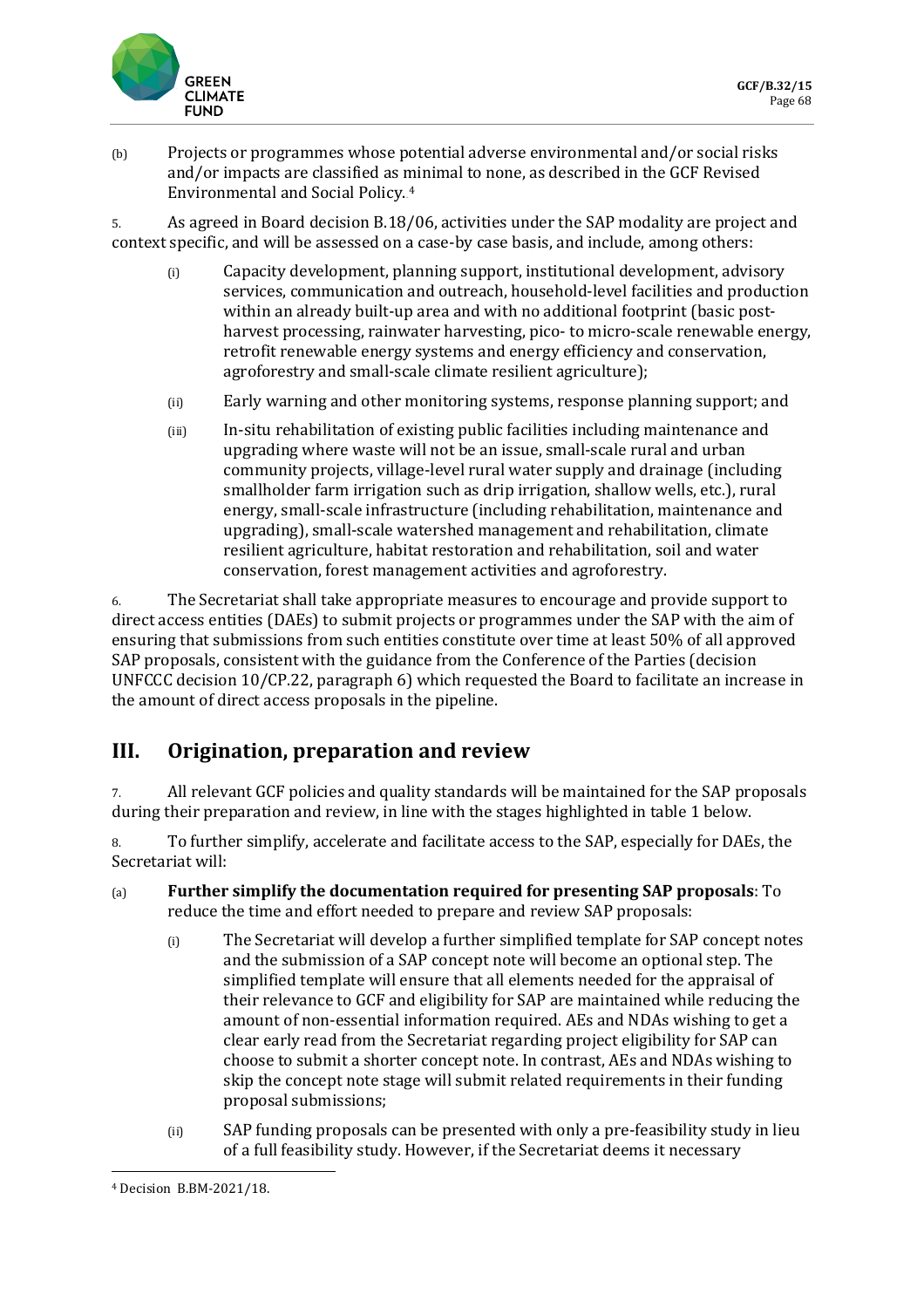

following its review of the SAP funding proposal, it can request the AE to provide additional information to ensure an appropriate appraisal;

- (iii) During the preparation of the funding proposal, resource-intensive studies such as economic and financial analyses and models should be required only when deemed necessary. Given the SAP mandate for simplified preparation requirements, if, during the review of SAP proposals, there is a need for additional non-critical information or data, provisions should be made for the related data collection or more detailed technical studies to be performed by the AE during the implementation stage; and
- (iv) The Secretariat shall develop a specific simplified template for the SAP assessment findings report with the standards that both the Secretariat and the independent Technical Advisory Panel (TAP) will follow to ensure the consistency of the reviews and transparency of how SAP reviews are performed relative to the SAP requirements; and
- (b) **Develop a simplified review process**: The Secretariat will develop a review checklist/tool that will streamline the review of SAP proposals. This will accelerate and facilitate the review process and simplify the preparation of such proposals while providing clarity to the AEs on the expected quantity and quality of information in SAP funding proposals, as follows:
	- (i) While reviewing a SAP funding proposals, the Secretariat and the independent TAP shall consider the objective of the SAP. The goal is to achieve expeditious reviews that are commensurate with the small size and minimal or no adverse environmental and/or social risks and/or impacts of SAP proposals, and to present succinct assessment findings reports. The Secretariat and the independent TAP shall review SAP funding proposals efficiently and on a rolling basis;
	- (ii) In accordance with decision B.10/17, the Secretariat and independent TAP reviews of SAP funding proposals will not be subject to the application of the high/medium/low scaling pilot when assessing the degree to which investment criteria have been met.
- (c) **Developing SAP programming guidance:** This programming document will guide the GCF, NDAs and AEs on how to identify interventions that can (1) financing innovative approaches and implementation modalities; (2) clarify what scaling up means in the context of the SAP; (3) identify the opportunity to unlock private sector finance; and (4) promote the use of the SAP to address urgent climate change needs in developing countries, in particular in small island developing States (SIDS), least developed countries (LDCs) and African States; and
- (d) **Develop guided templates to fast-track preparation and review of SAP proposals:**  To reduce the time and effort needed for the preparation and review of SAP proposals, the Secretariat will:
	- (i) Develop a set of SAP funding proposal guided templates in the GCF impact areas widely demanded by developing countries (such as early warning systems, disaster risk reduction, resilient agriculture, access to clean energy and energy efficiency among others); and
	- (ii) Identify certain small-scale activities ready to be scaled up/replicated in coordination with other climate funds, including other entities of the United Nations Framework Convention on Climate Change Financial Mechanism or as suggested by the Board during the approval of GCF funding proposals.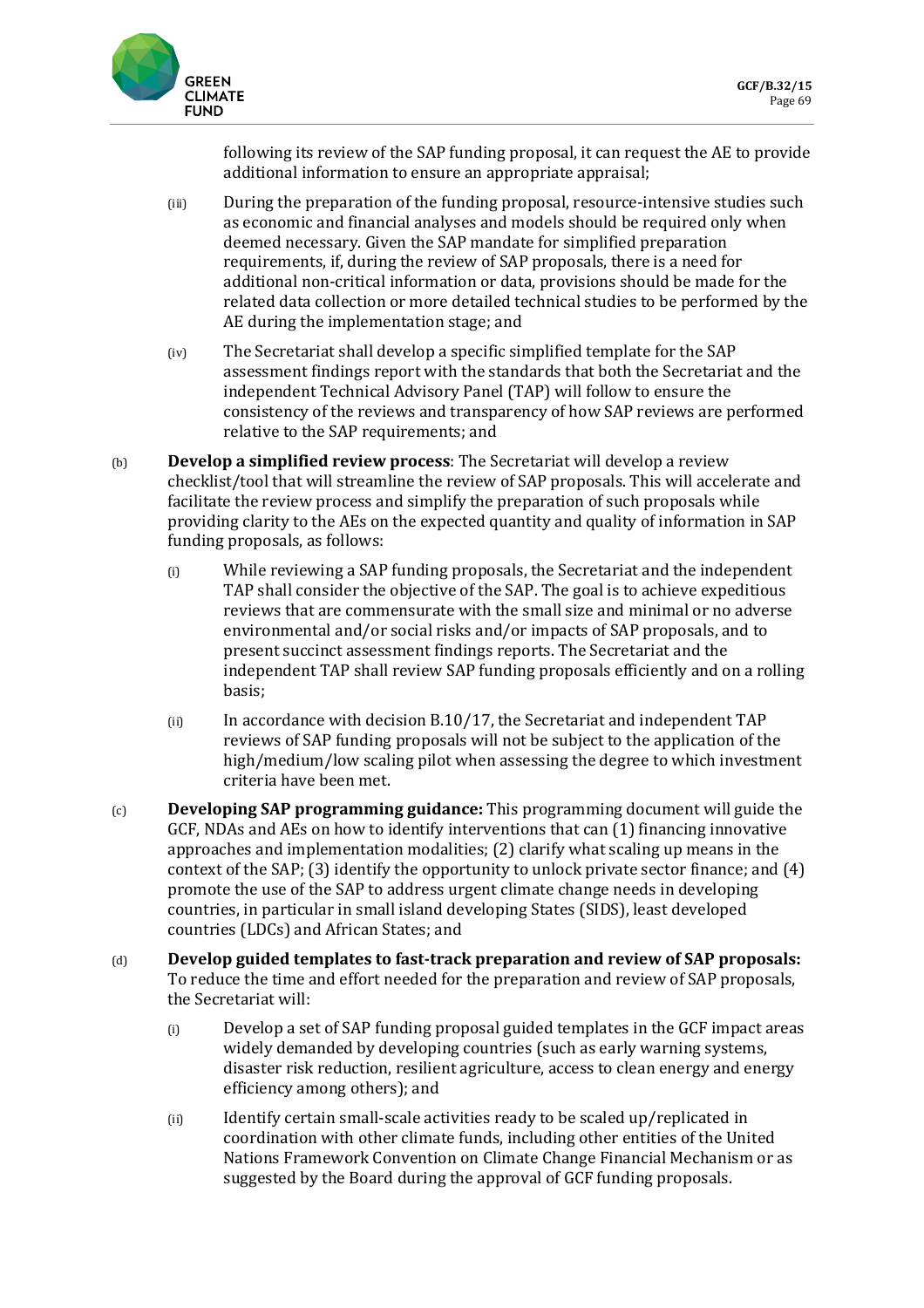

## **IV. Approval process and post-approval stage**

9. The approval and post-approval steps for the SAP are described in stage 6.1 of the SAP activity cycle set out in table 1 below.

10. In order to facilitate and expedite the start of project implementation, for each SAP funding proposal the Secretariat will work with the relevant AE to establish clear timelines for the fulfilment of conditions related to signing and effectiveness of the funded activity agreement and the first disbursement, and apply standardized fiduciary and operational conditions to the extent possible having regard to the specific structure or circumstances of the funding proposal. Towards this goal, SAP funding proposal packages are recommended to include certificates of internal approvals from the AEs, and the Secretariat should aim to execute FAAs at the Board meeting at which they are approved (or promptly thereafter). Standardized and fit-for-purpose post-approval templates will be developed by the Secretariat.

11. The Secretariat will develop guidance and templates for the AEs on building a resultsbased monitoring and reporting system, based on the GCF integrated results management framework for the purpose of simplifying the annual performance report requirements and templates and accelerating disbursements for SAP projects during the implementation stage while ensuring compliance with GCF requirements and accountability standards.

## **V. Review and monitoring of implementation progress of the simplified approval process**

12. The Secretariat will regularly review the progress of implementation of the SAP and will report to the Board on that progress periodically through the report to the Board on the Secretariat's activities. On an annual basis, the Secretariat will present to the Board, in the context of the report of the activities of the Secretariat an update on the status of the SAP and the actions undertaken to implement the Update of the SAP policy, including the simplification of the post-approval steps.

### **VI. Effectiveness and transition arrangements**

13. The SAP modality described in this annex shall become effective upon Board approval. It will apply to all SAP concept notes and funding proposals, including those that are in the pipeline under the SAP and which have not been approved by the Board. AEs with proposals in the regular proposal and programme cycle (PAP) pipeline that could be approved under SAP may choose to redesignate their proposals as SAP proposals in accordance with the revised and expanded eligibility criteria or maintain their proposals as they had been submitted.

14. The actions to be undertaken by the Secretariat, described in sections III and IV above, to further simplify, accelerate and facilitate the preparation, review and implementation of SAP proposals will be delivered within 12 months from the Board approval of the SAP modality, and their progress will be reported to the Board periodically through the report on the activities of the Secretariat.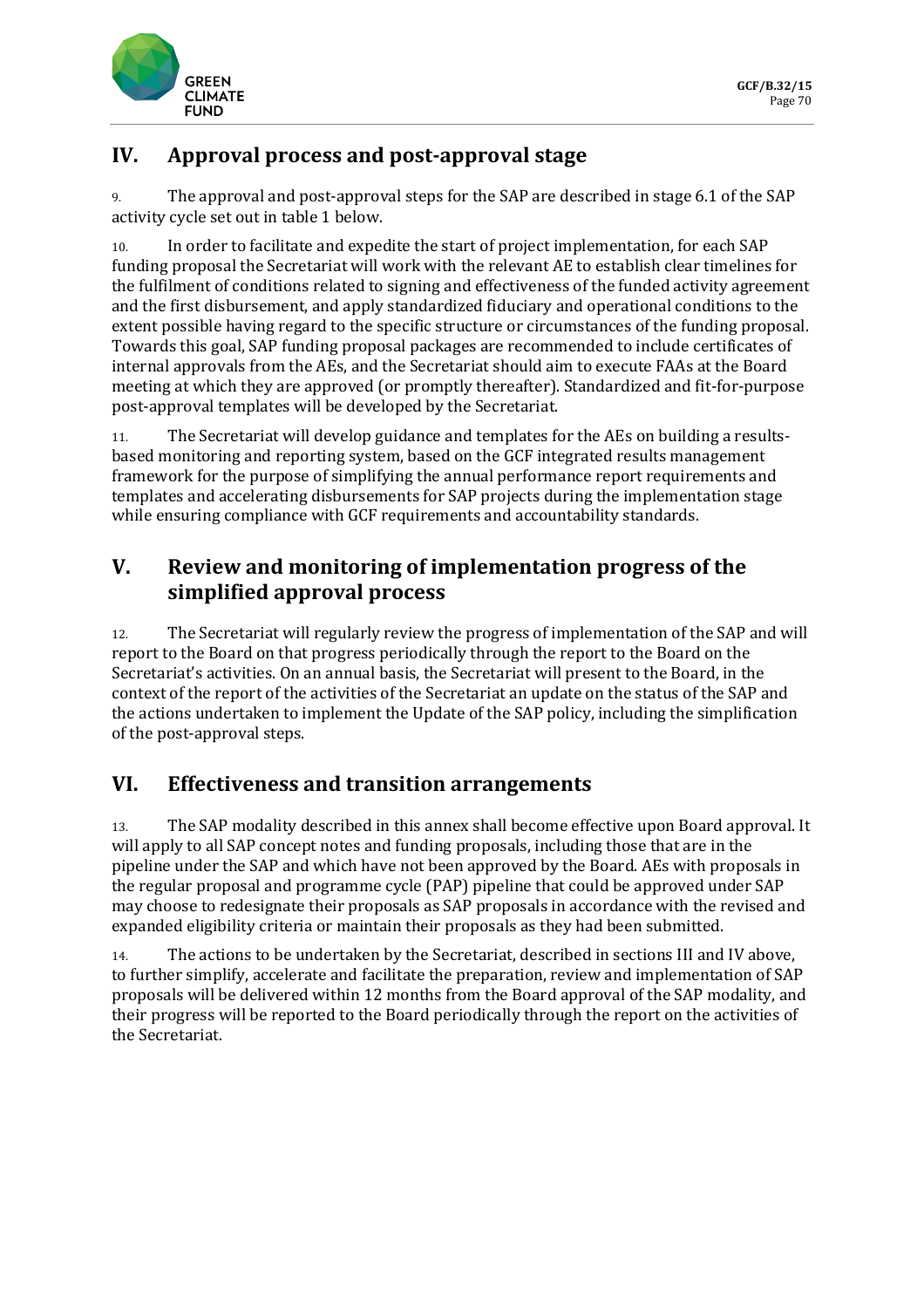

#### **Table 1: Simplified approval process project and programme activity cycle (SAP activity cycle)**

| <b>KEY STAGES AND</b><br><b>INDIVIDUAL STEPS</b>                                                |                                                                              | <b>ACTOR(S)</b>                                          | <b>RESPONSIBILITY AND TASK</b>                                                                                                                                                                                                                                                                                                                                                                                                                                                                                                   |  |
|-------------------------------------------------------------------------------------------------|------------------------------------------------------------------------------|----------------------------------------------------------|----------------------------------------------------------------------------------------------------------------------------------------------------------------------------------------------------------------------------------------------------------------------------------------------------------------------------------------------------------------------------------------------------------------------------------------------------------------------------------------------------------------------------------|--|
|                                                                                                 | I. Country, regional and/or AE programmes (preparatory stage, not mandatory) |                                                          |                                                                                                                                                                                                                                                                                                                                                                                                                                                                                                                                  |  |
| 1.1                                                                                             | Submission and<br>compilation of country<br>programmes                       | National designated<br>authority (NDA) or<br>focal point | 1. NDAs/focal points will submit a country programme, including a national adaptation plan or<br>voluntary adaptation plan and appropriate elements of the country's nationally determined<br>contributions, to the Secretariat, considering how the small-scale activities eligible for the SAP could<br>accelerate the targets they have set in their climate strategies and plans, including the possibility of<br>SAP to scale up successful projects and programmes.                                                        |  |
|                                                                                                 |                                                                              | Secretariat                                              | 2. NDAs/focal points may request support from the Readiness and Preparatory Support Programme<br>under the readiness activity areas outlined in decision B.22/11.<br>3. NDAs/focal points may inform the Secretariat of preferred AEs to implement programmes and<br>projects under the country programme.<br>4. The Secretariat will compile country programmes and submit this to the Board for its information.                                                                                                               |  |
| 1.2                                                                                             | Submission and<br>compilation of<br>accredited entity work<br>programme      | AE<br>Secretariat                                        | 1. AEs will submit annual and/or multi-annual work programmes to the Secretariat.<br>2. AEs will develop annual and/or multi-annual programmes in consultation with NDAs/focal points<br>also taking into consideration how their proposed small-scale activities can benefit from SAP,<br>including the possibility of SAP to scale up projects and programmes that have been evaluated as<br>successful.<br>3. The Secretariat will compile AE work programmes to be submitted to the Board for information and<br>discussion. |  |
| 1.3                                                                                             | Structured dialogues                                                         | Secretariat,<br>NDAs/focal points and<br>AEs             | In accordance with the GCF Strategic Plan and pursuant to decision B.17/09 (annex IV, stage I, step 1.3),<br>the Secretariat will host an annual strategic dialogue at the regional level in each region. For the<br>avoidance of doubt, this step applies to all GCF project and programme cycles.                                                                                                                                                                                                                              |  |
| II. Generation of SAP programme or project funding proposals (preparatory stage, not mandatory) |                                                                              |                                                          |                                                                                                                                                                                                                                                                                                                                                                                                                                                                                                                                  |  |
| 2.1                                                                                             | Strategic approaches                                                         | NDAs, Secretariat and<br>AEs                             | 1. Based on the country and AE work programmes, countries will identify priorities, analyse financial<br>needs and gaps and identify partners to design and implement SAP funding proposals.<br>2. The Secretariat will provide support to NDAs/focal points and DAEs to conduct the process for SAP<br>pipeline origination through strategic approaches.                                                                                                                                                                       |  |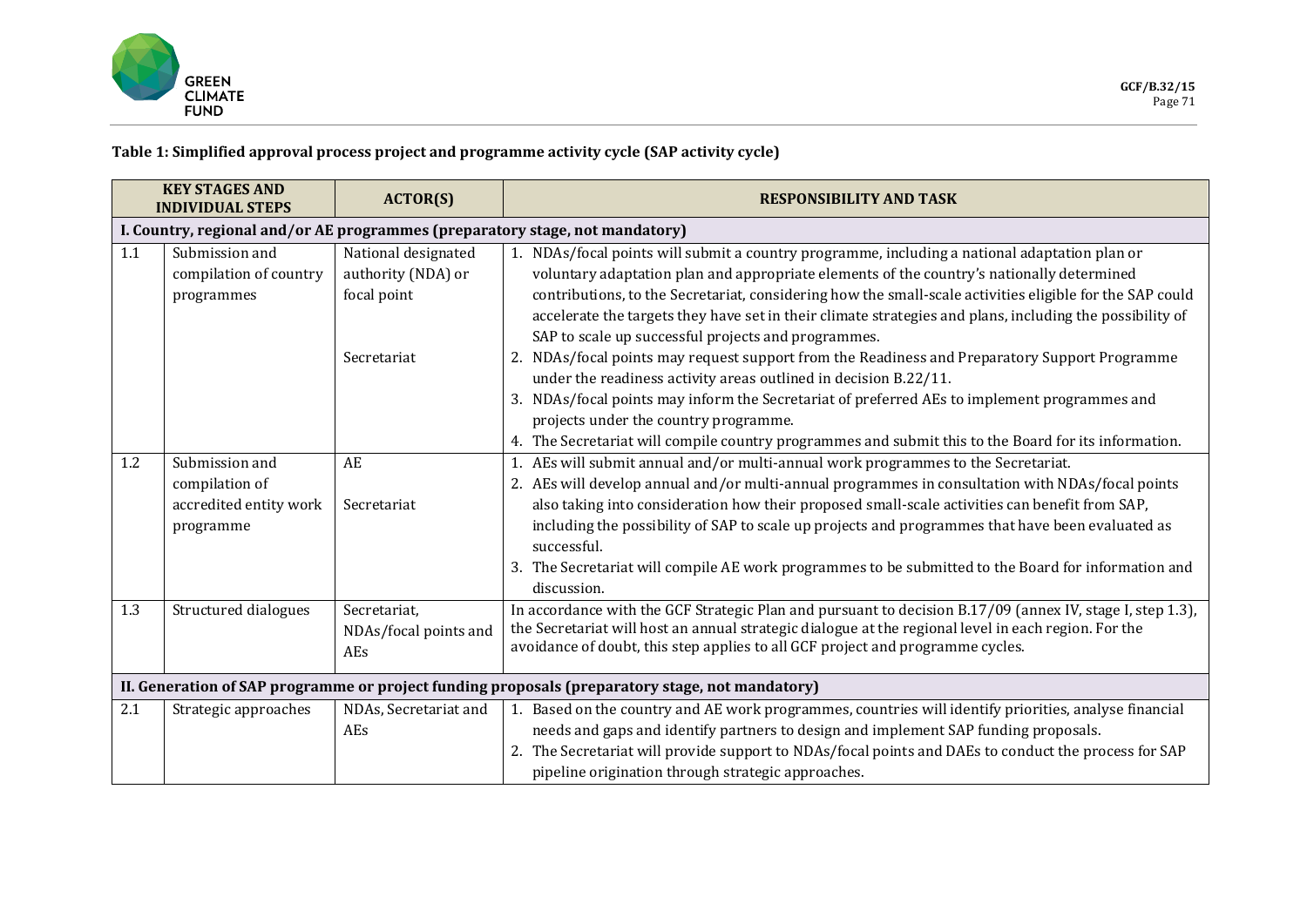

| <b>KEY STAGES AND</b><br><b>INDIVIDUAL STEPS</b> |                                     | <b>ACTOR(S)</b>           | <b>RESPONSIBILITY AND TASK</b>                                                                                                                                                                                                                                                                                                    |
|--------------------------------------------------|-------------------------------------|---------------------------|-----------------------------------------------------------------------------------------------------------------------------------------------------------------------------------------------------------------------------------------------------------------------------------------------------------------------------------|
| 2.2                                              | Request for proposals               | Board, Secretariat        | The Board may periodically approve RFPs to guide the development of the GCF SAP portfolio in<br>specific areas in accordance with the GCF updated Strategic Plan. Based on the individual eligibility<br>criteria of each RFP the Secretariat will determine if the SAP modality can be used to implement the<br>respective RFPs. |
| 2.3                                              | Regular call for                    | Secretariat               | 1. The Secretariat may publish regular calls for SAP funding proposals on the GCF website or RFPs if                                                                                                                                                                                                                              |
|                                                  | funding proposals                   |                           | and as requested by the Board.                                                                                                                                                                                                                                                                                                    |
|                                                  |                                     |                           | 2. NDAs/focal points and AEs may submit funding proposals to the Secretariat in response to RFPs as<br>well as the funding proposals included in country and AE work programmes.                                                                                                                                                  |
|                                                  |                                     |                           |                                                                                                                                                                                                                                                                                                                                   |
|                                                  | <b>III. Concept note (optional)</b> |                           |                                                                                                                                                                                                                                                                                                                                   |
| 3.1                                              | Concept note<br>submission          | AE and NDA/focal<br>point | 1. Concept notes are not mandatory for SAP projects and programmes. The AEs and NDAs/focal points<br>can submit concept notes using the simplified SAP concept note template to receive early feedback                                                                                                                            |
|                                                  |                                     |                           | on the environmental and social risk screening and categorization output, so that they can be                                                                                                                                                                                                                                     |
|                                                  |                                     |                           | promptly informed whether the proposed project/programme is eligible for approval under the SAP<br>modality.                                                                                                                                                                                                                      |
|                                                  |                                     |                           | 2. The NDAs/focal points and/or AEs will submit the concept note to the Secretariat via the online<br>submissions portal or other means made available to the AEs and NDAs/FP by the Secretariat.                                                                                                                                 |
|                                                  |                                     |                           | 3. In accordance with the country ownership guidelines and relevant decisions of the Board, AEs are<br>encouraged to engage NDAs/focal points prior to the submission of concept notes.                                                                                                                                           |
| 3.2                                              | Concept note                        | AE, NDA/focal point       | On receipt of a concept note submission from an accredited entity, the Secretariat will seek                                                                                                                                                                                                                                      |
|                                                  | confirmation                        |                           | confirmation from the national designated authority or focal point that the concept note fits under                                                                                                                                                                                                                               |
|                                                  |                                     |                           | national priorities and country ownership.                                                                                                                                                                                                                                                                                        |
| 3.3                                              | Concept note pipeline               | Secretariat               | The Secretariat will present, prior to each Board meeting, an updated concept note pipeline of SAP                                                                                                                                                                                                                                |
|                                                  |                                     |                           | proposals. The SAP pipeline will be presented with the regular pipeline report to the Board.                                                                                                                                                                                                                                      |
| 3.4                                              | Feedback and                        | Secretariat, NDA/focal    | In consultation with the NDA/FP, the Secretariat will provide feedback and recommendations                                                                                                                                                                                                                                        |
|                                                  | recommendations on                  | point, AE                 | to the AE, and advises if the concept is endorsed, not endorsed with possibility of                                                                                                                                                                                                                                               |
|                                                  | the concept note                    |                           | resubmission or rejected. At this stage, the Secretariat will confirm whether the project/programme                                                                                                                                                                                                                               |
|                                                  |                                     |                           | described in the concept note conforms to the SAP eligibility criteria.                                                                                                                                                                                                                                                           |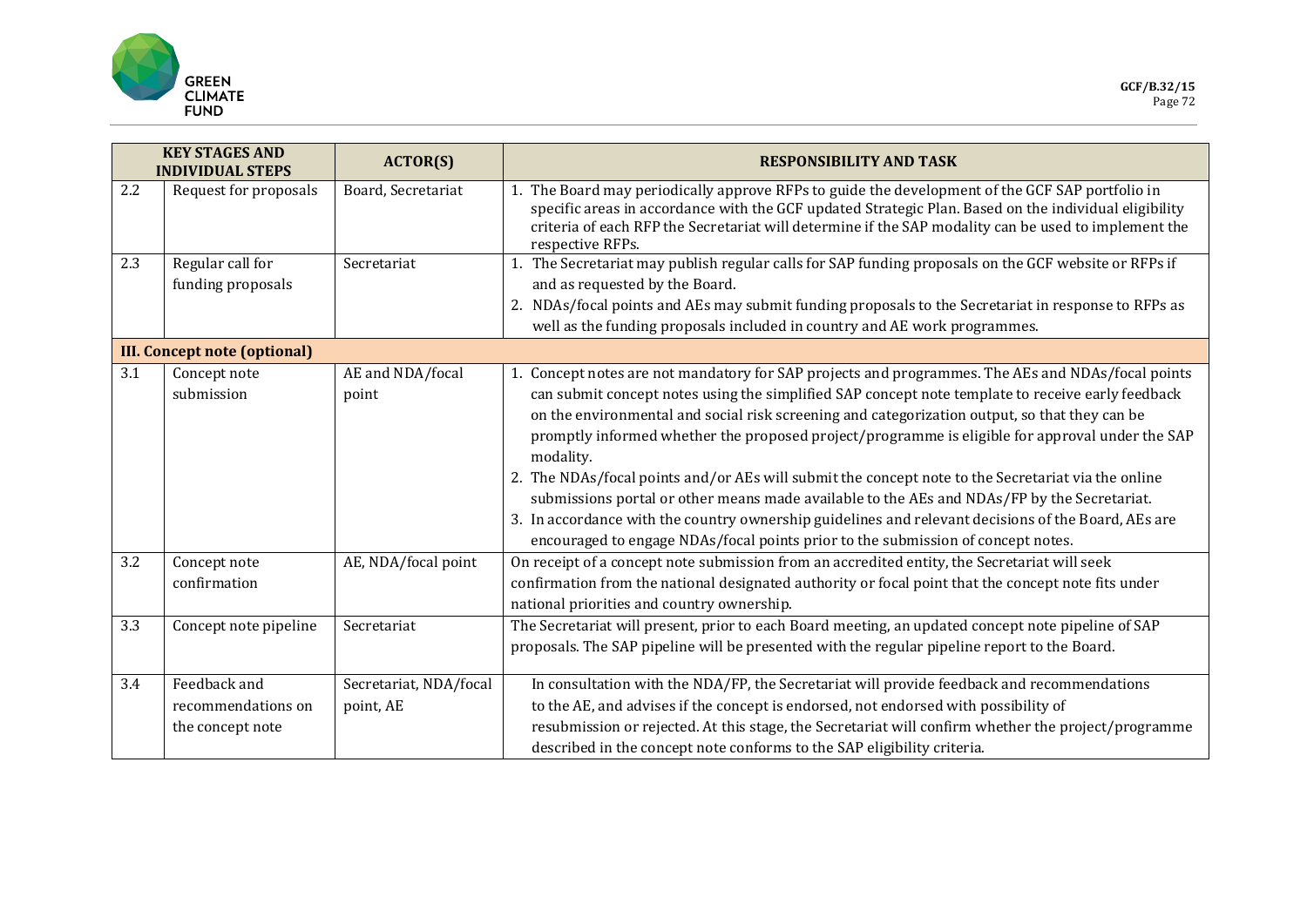

| <b>KEY STAGES AND</b><br><b>INDIVIDUAL STEPS</b> |                                                            | <b>ACTOR(S)</b> | <b>RESPONSIBILITY AND TASK</b>                                                                                                                                                                                                                                                                                                                                                                                                                                                                                                                                                                                                                                                                                                                                                                                                                                                       |  |  |
|--------------------------------------------------|------------------------------------------------------------|-----------------|--------------------------------------------------------------------------------------------------------------------------------------------------------------------------------------------------------------------------------------------------------------------------------------------------------------------------------------------------------------------------------------------------------------------------------------------------------------------------------------------------------------------------------------------------------------------------------------------------------------------------------------------------------------------------------------------------------------------------------------------------------------------------------------------------------------------------------------------------------------------------------------|--|--|
| 3.5                                              | Project preparation<br>and technical<br>assistance support | AE, Secretariat | 1. The PPF can support project and programme preparation requests from all AEs, especially DAEs, for<br>projects/programmes that could be financed under SAP.<br>2. The NDA/focal point will submit the no-objection letter related to the PPF request through the AE.<br>3. AEs will submit PPF proposals based on the PPF application template.<br>4. The Secretariat will report to the Board, as part of the regular reporting, on the pipeline of PPF<br>requests received, approved and under implementation under SAP.<br>5. The Secretariat will report to the Board, as part of the regular portfolio report, on the progression of<br>SAP concept notes receiving PPF support.<br>6. SAP funding proposals developed with PPF resources should be submitted to the Board within two<br>years of PPF approval unless sufficient justification for an extension is provided. |  |  |
|                                                  | <b>IV. Funding proposals</b>                               |                 |                                                                                                                                                                                                                                                                                                                                                                                                                                                                                                                                                                                                                                                                                                                                                                                                                                                                                      |  |  |
| 4.1                                              | Funding proposal<br>pipeline                               | Secretariat     | The Secretariat will update the information on the GCF portfolio prior to each Board meeting and<br>publish it on the GCF website. The SAP pipeline will be presented together with the regular pipeline<br>report to the Board.                                                                                                                                                                                                                                                                                                                                                                                                                                                                                                                                                                                                                                                     |  |  |
| 4.2                                              | No-objection letter                                        | NDA/focal point | The NDA/focal point will provide a no-objection letter for each SAP funding proposal, in line with the<br>GCF no-objection procedure in accordance with decision B.08/10.                                                                                                                                                                                                                                                                                                                                                                                                                                                                                                                                                                                                                                                                                                            |  |  |
| 4.3                                              | Funding proposal<br>submission to the<br>Secretariat       | AE, Secretariat | AEs will submit complete SAP funding proposals to the Secretariat via the online submissions portal<br>or other means made available to the AEs with all the mandatory and requested annexes (including<br>the no-objection letter)<br>2. The Secretariat will acknowledge the submission of the funding proposal package.                                                                                                                                                                                                                                                                                                                                                                                                                                                                                                                                                           |  |  |
| 4.4                                              | Information disclosure                                     | AE, Secretariat | In accordance with the information disclosure policy of the GCF                                                                                                                                                                                                                                                                                                                                                                                                                                                                                                                                                                                                                                                                                                                                                                                                                      |  |  |
| 5.1                                              |                                                            |                 | V. Secretariat analysis and independent technical assessment and recommendations to the Board                                                                                                                                                                                                                                                                                                                                                                                                                                                                                                                                                                                                                                                                                                                                                                                        |  |  |
|                                                  | Analysis and<br>recommendation                             | Secretariat     | The Secretariat will carry out necessary and appropriate second-level due diligence review of SAP<br>1.<br>funding proposals on a rolling basis.<br>The Secretariat will assess compliance with the GCF environmental and social safeguards, Revised<br>2.<br>Environmental and Social Policy, Updated Gender Policy, Indigenous Peoples Policy, financial<br>policies and any other policies adopted by the Board, in addition to the performance of the project<br>or programme against activity-specific criteria.                                                                                                                                                                                                                                                                                                                                                                |  |  |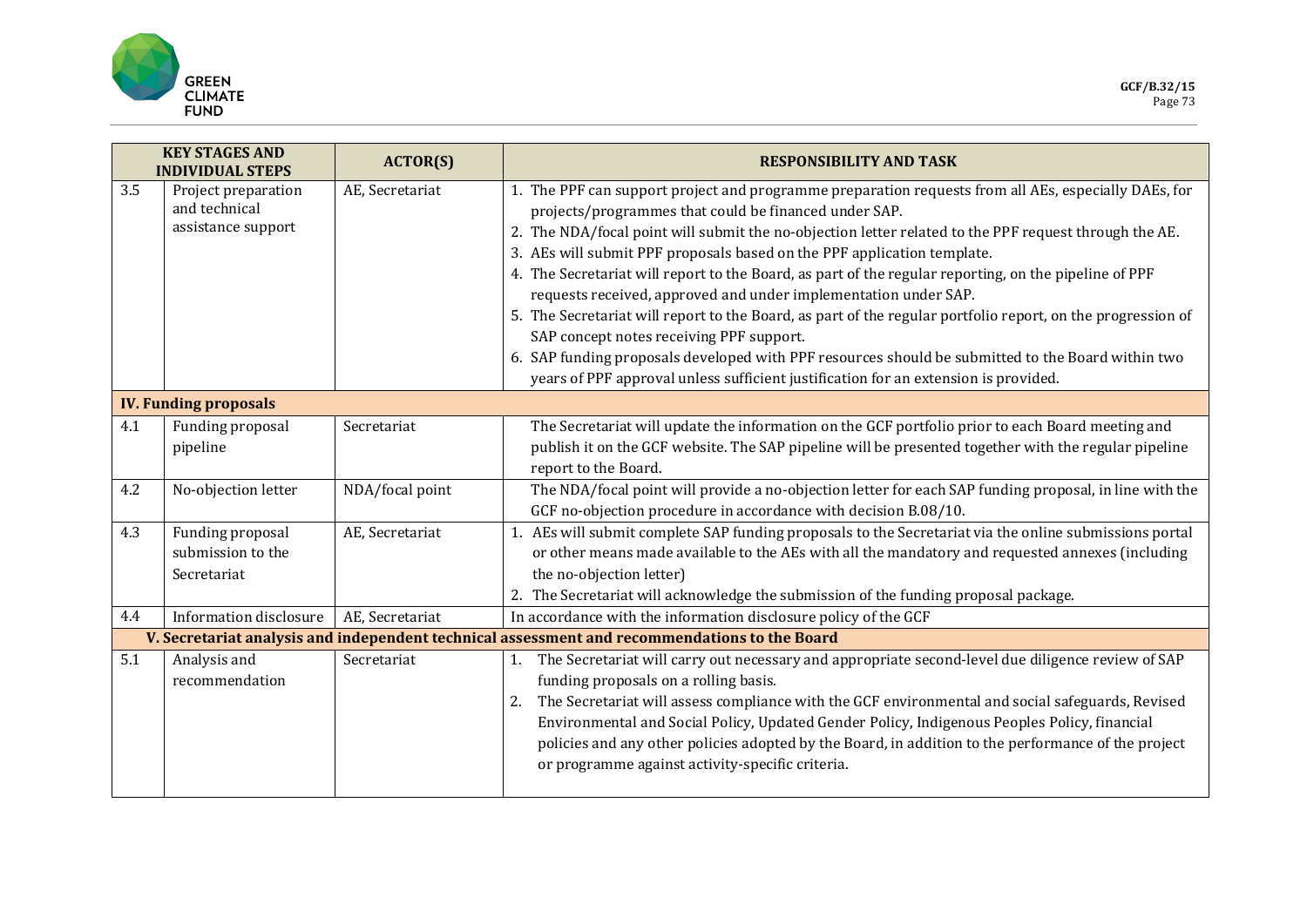

| <b>KEY STAGES AND</b><br><b>INDIVIDUAL STEPS</b> |                                                    | <b>ACTOR(S)</b>      | <b>RESPONSIBILITY AND TASK</b>                                                                                                                                                                                                                                                                                                                                                                                                                                                                                                                                                                                                                                                                                                                                                                                                              |
|--------------------------------------------------|----------------------------------------------------|----------------------|---------------------------------------------------------------------------------------------------------------------------------------------------------------------------------------------------------------------------------------------------------------------------------------------------------------------------------------------------------------------------------------------------------------------------------------------------------------------------------------------------------------------------------------------------------------------------------------------------------------------------------------------------------------------------------------------------------------------------------------------------------------------------------------------------------------------------------------------|
| 5.2                                              | Independent<br>assessment                          | Independent TAP, AEs | 1. The independent TAP will conduct a technical assessment of the SAP project or programme funding<br>proposal, against activity-specific criteria, as defined in the initial investment framework (decisions<br>B.09/05 and B.BM-2018/09) or in any successor policy thereto, and the provisions of this updated<br>SAP policy.<br>2. The independent TAP will prepare a report setting out its assessment findings and indicate whether<br>or not it recommends the submitted SAP funding proposal for approval. The independent TAP<br>review of SAP funding proposals will be performed on a rolling basis.<br>3. The Secretariat will facilitate the response from AEs to the assessment and recommendations from<br>the independent TAP. The independent TAP assessment and the AE responses will be published on<br>the GCF website. |
| 5.3                                              | Submission of the<br>documentation to the<br>Board | Secretariat          | At each meeting of the Board, the Secretariat will report on the indicative pipeline of SAP<br>concept notes and funding proposals.                                                                                                                                                                                                                                                                                                                                                                                                                                                                                                                                                                                                                                                                                                         |
|                                                  |                                                    |                      | Only those SAP funding proposals that are recommended for approval by both the<br>2.<br>Secretariat and independent TAP in their reviews will be submitted to the Board for<br>consideration.                                                                                                                                                                                                                                                                                                                                                                                                                                                                                                                                                                                                                                               |
|                                                  |                                                    |                      | The Secretariat will submit the following funding proposal package for consideration by the<br>3.<br>Board:                                                                                                                                                                                                                                                                                                                                                                                                                                                                                                                                                                                                                                                                                                                                 |
|                                                  |                                                    |                      | The completed funding proposal template as submitted by the AE;<br>(a)<br>No-objection letter(s);<br>(b)<br>Environmental and social report(s) disclosure (if applicable);<br>(c)<br>Gender assessment and action plan;<br>(d)<br>Term sheet;<br>(e)<br>Other relevant annex.<br>(f)<br>The Secretariat's assessment of compliance with safeguards and policies and performance of<br>(g)<br>the project or programme against activity-specific criteria and a cover note containing a<br>summary of the second-level due diligence carried out and the recommendation by the<br>Secretariat;                                                                                                                                                                                                                                               |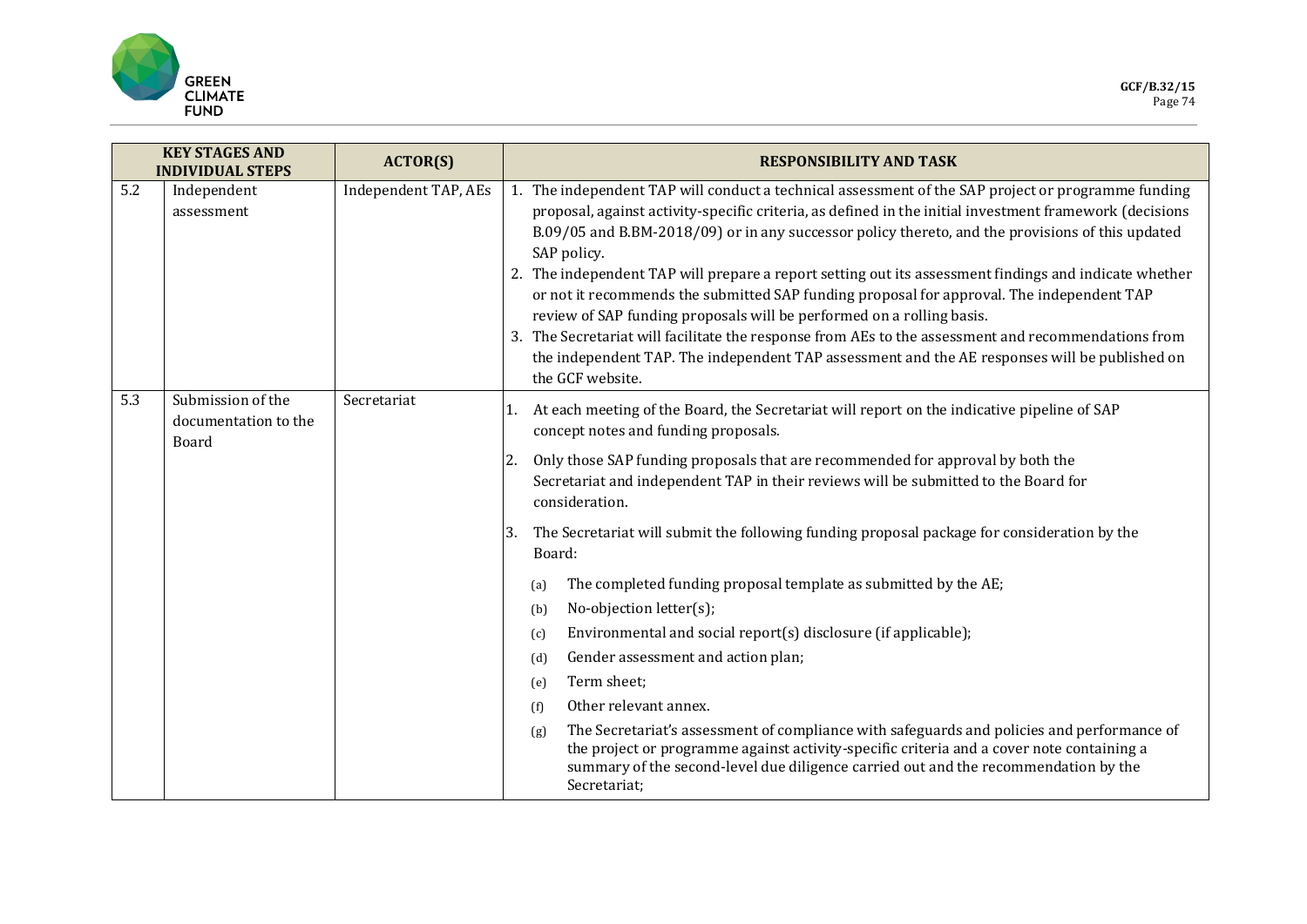

| <b>KEY STAGES AND</b><br><b>INDIVIDUAL STEPS</b> |                                                     | <b>ACTOR(S)</b> | <b>RESPONSIBILITY AND TASK</b>                                                                                                                                                                                                                                                                                   |
|--------------------------------------------------|-----------------------------------------------------|-----------------|------------------------------------------------------------------------------------------------------------------------------------------------------------------------------------------------------------------------------------------------------------------------------------------------------------------|
|                                                  |                                                     |                 | Independent TAP assessment;<br>(h)                                                                                                                                                                                                                                                                               |
|                                                  |                                                     |                 | Response of the AE to the independent TAP assessment;<br>(i)                                                                                                                                                                                                                                                     |
|                                                  |                                                     |                 | List of proposed conditions resulting from the review process;<br>(j)                                                                                                                                                                                                                                            |
|                                                  |                                                     |                 |                                                                                                                                                                                                                                                                                                                  |
|                                                  | VI. Consideration and approval of funding proposals |                 |                                                                                                                                                                                                                                                                                                                  |
| 6.1.                                             | Decision                                            | Board           | All SAP funding proposals shall be approved by the Board.<br>1.                                                                                                                                                                                                                                                  |
|                                                  |                                                     |                 | 2.<br>SAP funding proposals will be considered at Board meetings.                                                                                                                                                                                                                                                |
|                                                  |                                                     |                 | 3.<br>Consideration at a Board meeting. When a SAP funding proposal is considered at a Board<br>meeting, the Board takes a decision to:                                                                                                                                                                          |
|                                                  |                                                     |                 | a. Approve the funding proposal; or                                                                                                                                                                                                                                                                              |
|                                                  |                                                     |                 | Provide an approval that is conditional on modifications to project or programme design or<br>b.<br>subject to availability of funding; or                                                                                                                                                                       |
|                                                  |                                                     |                 | Reject the funding proposal.<br>c.                                                                                                                                                                                                                                                                               |
| 6.2                                              | Post-approval follow-<br>up                         | Secretariat     | Pursuant to stage 6.1 above, the Secretariat will inform the Board, the AE and the NDA/focal point<br>1.<br>of the Board's decision and the next steps in relation to any approval conditions.                                                                                                                   |
|                                                  |                                                     |                 | 2. If the SAP proposal is approved, the Secretariat will inform the Board members and<br>alternate members, the AE, the relevant NDAs/focal points and the active observers. The<br>Secretariat will also communicate the approval decision to the Trustee and publish the<br>decision on the GCF website.       |
|                                                  |                                                     |                 | In the case of rejection by the Board, the Secretariat will inform the NDA/focal point that, in<br>3.<br>accordance with decision B.BM-2017/10, they may request reconsideration of the funding decision<br>via the Independent Redress Mechanism.                                                               |
| 6.3                                              | Implementation of<br><b>Board conditions</b>        | Secretariat     | The Secretariat will report to the Board at each meeting on the status of implementation of any<br>approval conditions and identify any matters that require further Board action. The SAP report on<br>implementation will be presented in coordination with the regular implementation report to the<br>Board. |
|                                                  | VII. Legal arrangements for approved proposals      |                 |                                                                                                                                                                                                                                                                                                                  |